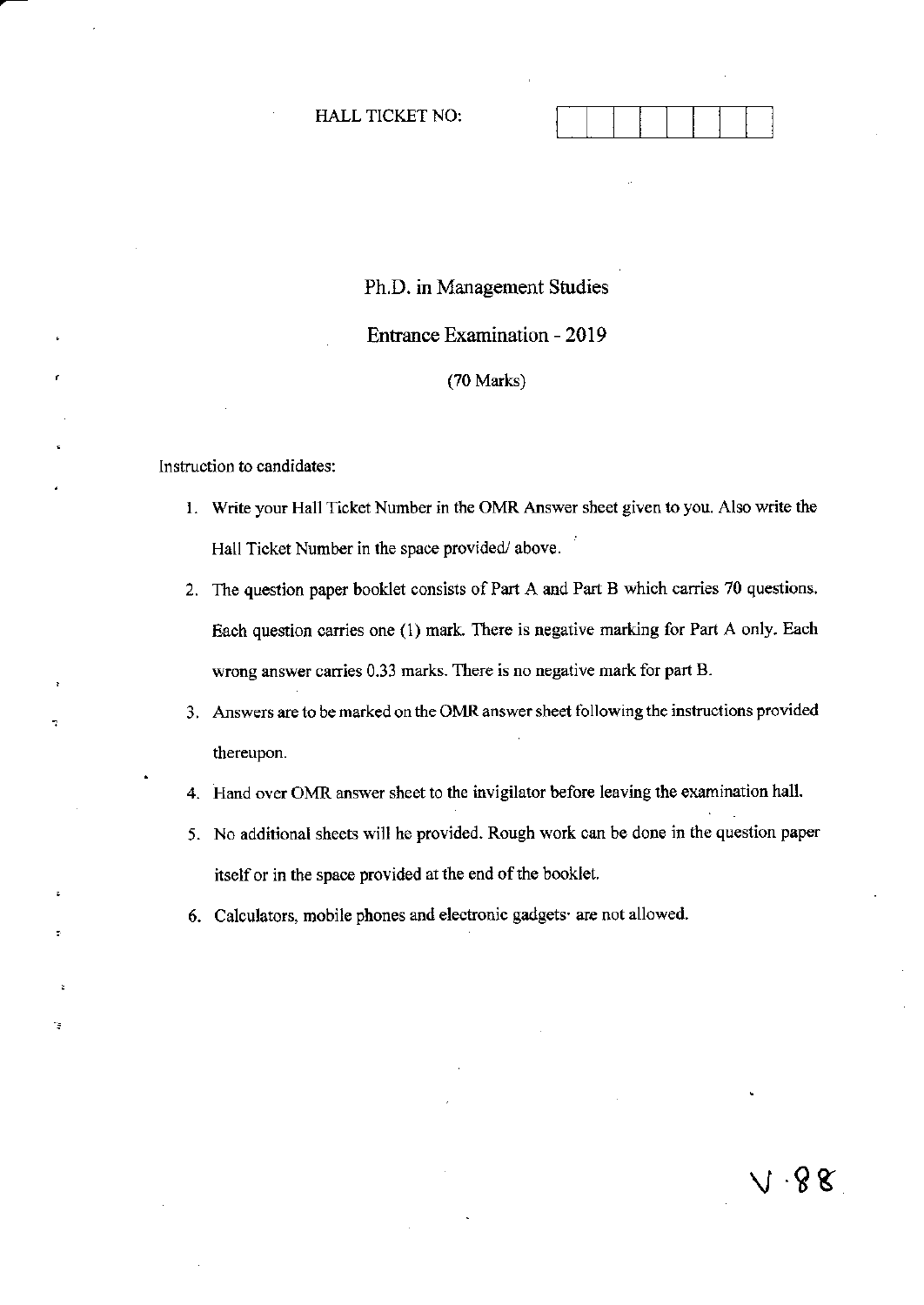### Part-A

1. The variables measured in Meters/ Inches in terms of height and length are classified as

A. Continuous variables

**B.** Dichotomous variables

C. Ordinal variables

D. Categorical variables

2. Which of the following sampling methods is a probability method?

A. Quota sampling

B. Judgement sampling

C. Simple Random sampling

D. Convenience sampling

3. The curve of cumulative frequency is also known as

A. Ogive

**B.** Spiral

C. Neutral

D. Parabola

4. Monthly income of Ravi is Rs.60, 000. His expenditure on monthly groceries is Rs.10, 000. If this information is presented in a Pie chart, what is the corresponding angle for monthly groceries?

- $A.20^0$  $B. 30<sup>0</sup>$  $C.45^{\circ}$
- $D.60^0$

5. In any distribution, which of the following equation is true?

A. Arithmetic Mean < Geometric Mean < Harmonic Mean

B. Arithmetic Mean = Geometric Mean + Harmonic Mean

C. Arithmetic Mean  $\geq$  Geometric Mean  $\geq$  Harmonic Mean

D. Arithmetic Mean + Geometric Mean = Harmonic Mean

 $V.88$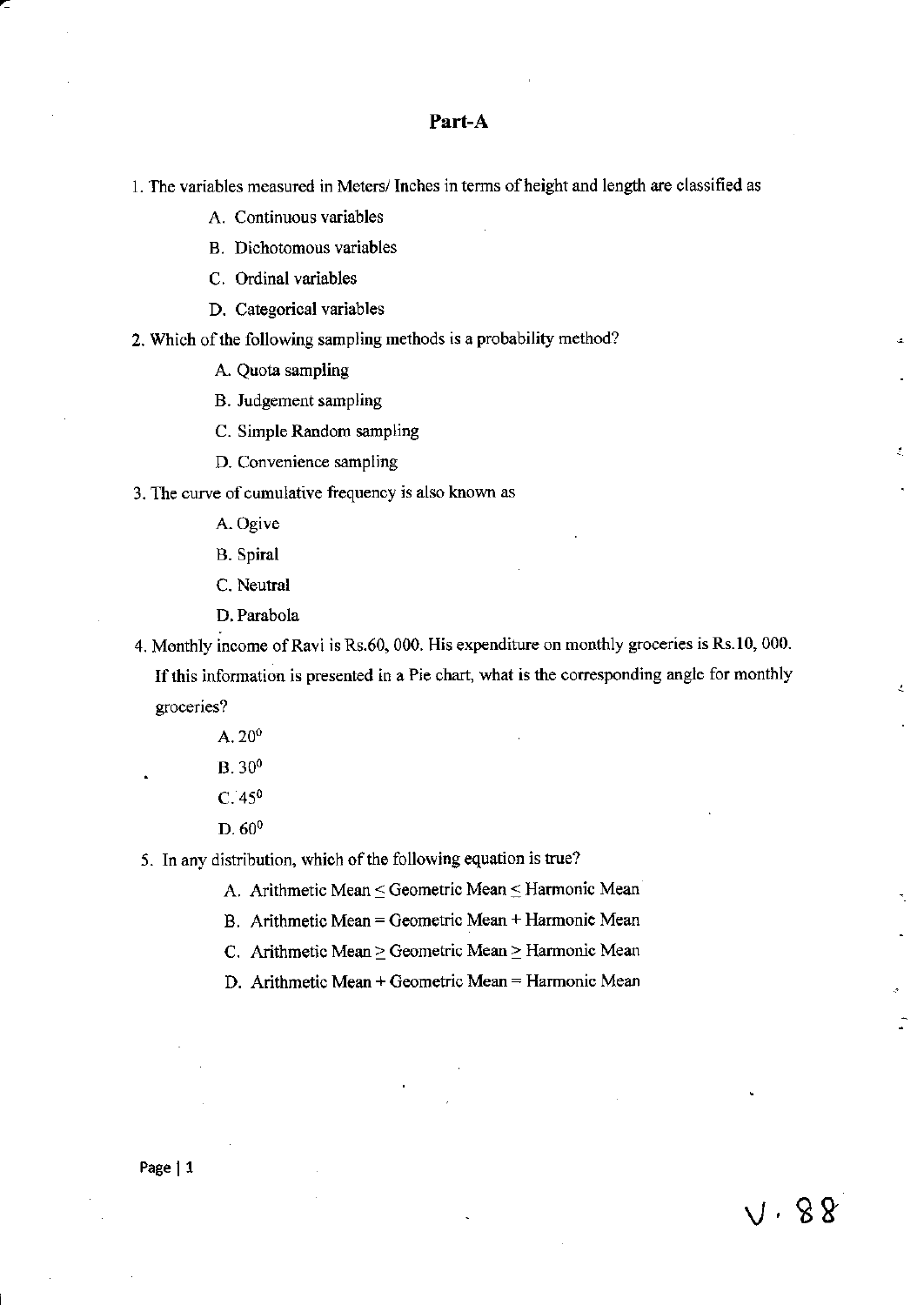6. What is the standard deviation of 2, 3, 4, 5 and 6?

- A. 1.1
- **B.** 1.4
- $C. 1.2$
- D. 1.5

7. A box contains 20 electric bulbs, out of which 4 are defective. Two bulbs are chosen at random from this box. The probability that those two bulbs are defective is......

- A. 0.337
- B. 0.345
- $C. 0.357$
- D. 0.383

8. Which of the following is a small sample test?

- A. Z test
- B. F test
- C. t test
- D. Chi-Square test

9. The null hypothesis usually represents:

A. The theory the researcher would like to prove.

B. The preconceived ideas of the researcher

- C. The perceptions of the sample
- D. The status quo

10. The demand for a product for the last six years has been 15, 15, 17, 18, 20, and 19. A manager wants to predict the demand for this time series using the following simple linear trend equation:  $Y = 12.5 + 2.5X$ . What is the percentage error for the 5th year?

 $V.88$ 

A. -10%

- $B. +30%$
- $C. +20%$
- D. -25%

11. Interviewing all members of a given population is called:

A. Sample

B. Random study

C. Census

D. Audit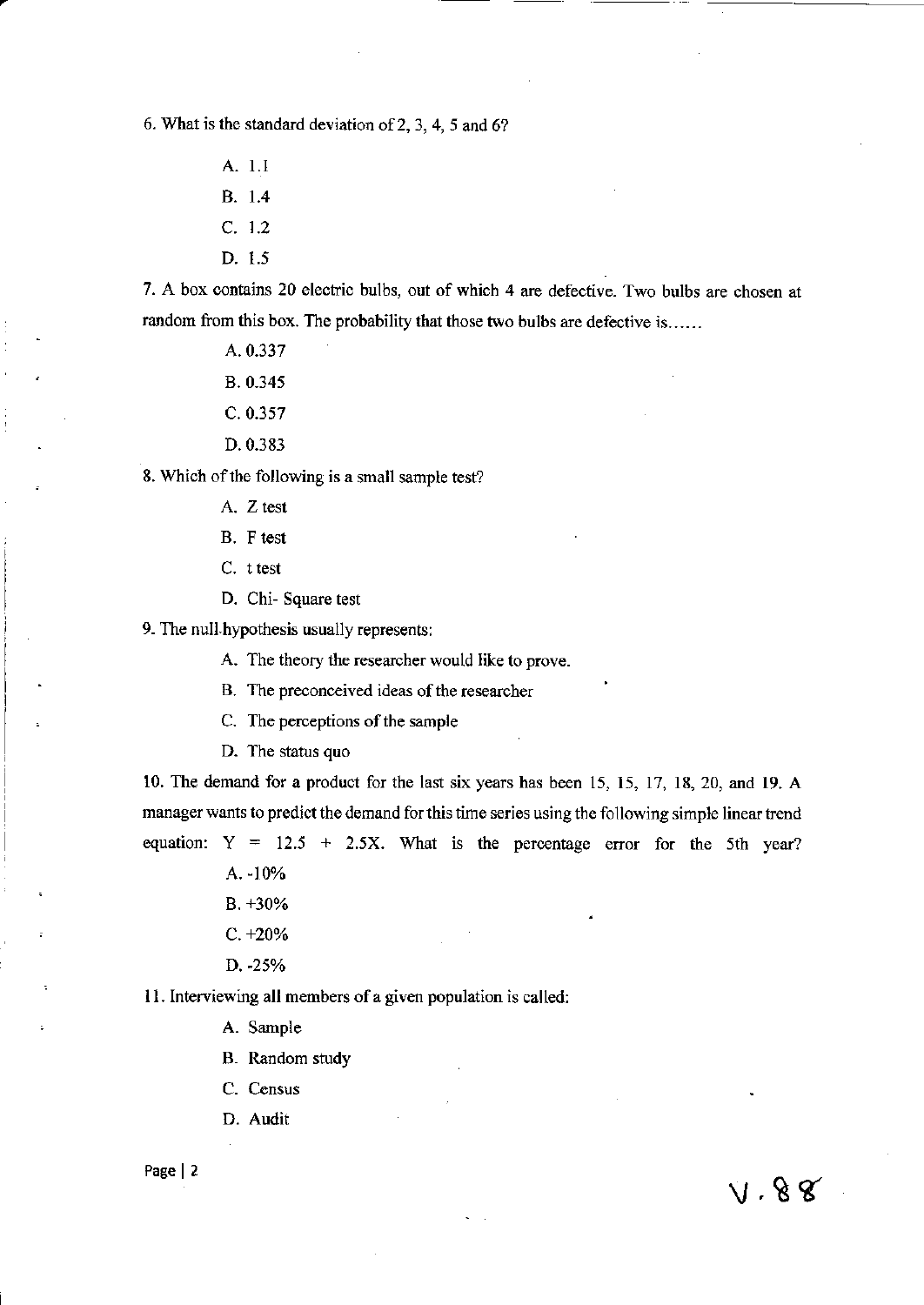12. Which of the following is true?

A. Sample size increases as standard deviation decreases.

B. Sample size increases as standard deviation increases.

C. Sampling error increases as sample size increases.

D. Sample size decreases as population size increases.

13. The research that aims at immediate application is

- A. Action research
	- B. Empirical research
	- C. Conceptual research
	- D. Fundamental research
- 14. A working hypothesis is
	- A. A proven hypothesis for an argument.
	- B. Not required to be tested.
	- C. A provisionally accepted hypothesis for further research.
	- D. A scientific theory.

15. Identify the correct sequence of research steps:

- A. Selection of topic, review of literature, data collection, interpretation of findings
- B. Review of literature, selection of topic, data collection, and interpretation of findings
- C. Selection of topic, data collection, review of literature, interpretation of findings
- D. Selection of topic, review of literature, interpretation of findings, data collection

 $\vee$  . 88

- 16. What is a Research Design?
	- A. A way of conducting research that is not grounded in theory.
	- B. The choice between using qualitative or quantitative methods.
	- C. The style in which you present your research findings e.g. a graph.
	- D. A framework for every stage of the collection and analysis of data.
	- 17. A deductive theory is one that:
		- A. Allows theory to emerge out of the data
		- B. Involves testing an explicitly defined hypothesis
		- C. Allows for findings to feed back into the stock of knowledge
		- D. Uses qualitative methods whenever possible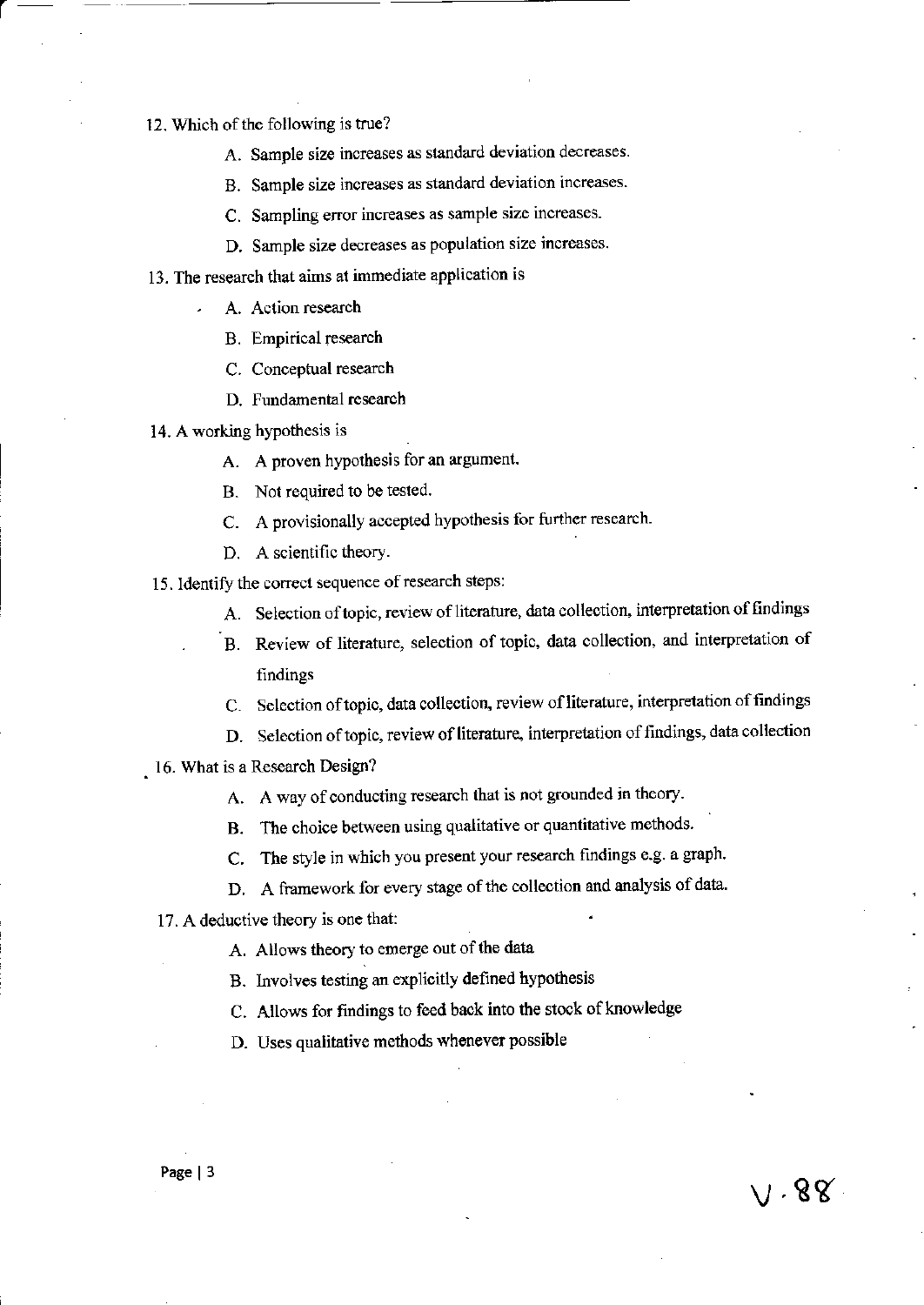18. A systematic literature review is:

- A. One which starts in your own library, then goes to on-line databases and, finally, to the internet
- B. A replicable, scientific and tramparent process
- C. One which gives equal attention to the principal contributors to the area
- D. A responsible, professional process of time-management for research

19. Wly is it important that personal data about research participants are kept within secure. confidential records?

- A. So that the participants cannot find out what has been written about them
- B. So that individuals, places or organizations cannot be harmed through identification or disclosure of personal information
- C. So that government officials, teachers and other people in authority can have easy access to the data
- D. To enable the researcher to track down individuals and find out more about their livcs

For question numbers 20 to 24: Study the following information and answer the questions given below. '

Six members of a family P,Q, R, S, T and U are Psychologist, Manager, Advocate, Jeweler, Doctor and Engineer but not in the same order.

| Doctor is the grandfather of U and he is a psychologist                       |
|-------------------------------------------------------------------------------|
| $\left\  \right\ $ (ii) Manager S is married to P                             |
| $\left\Vert$ (iii) $\right\Vert$ R, who is a Jeweller, is married to Advocate |
| $\ $ (iv) $\ Q\ $ is the mother of U and T                                    |
| $\ $ (v) There are two married couples in the family                          |

20. What is the profession of P?

- A. Doctor
- B. Engineer
- C, Advocate
- D. Manager

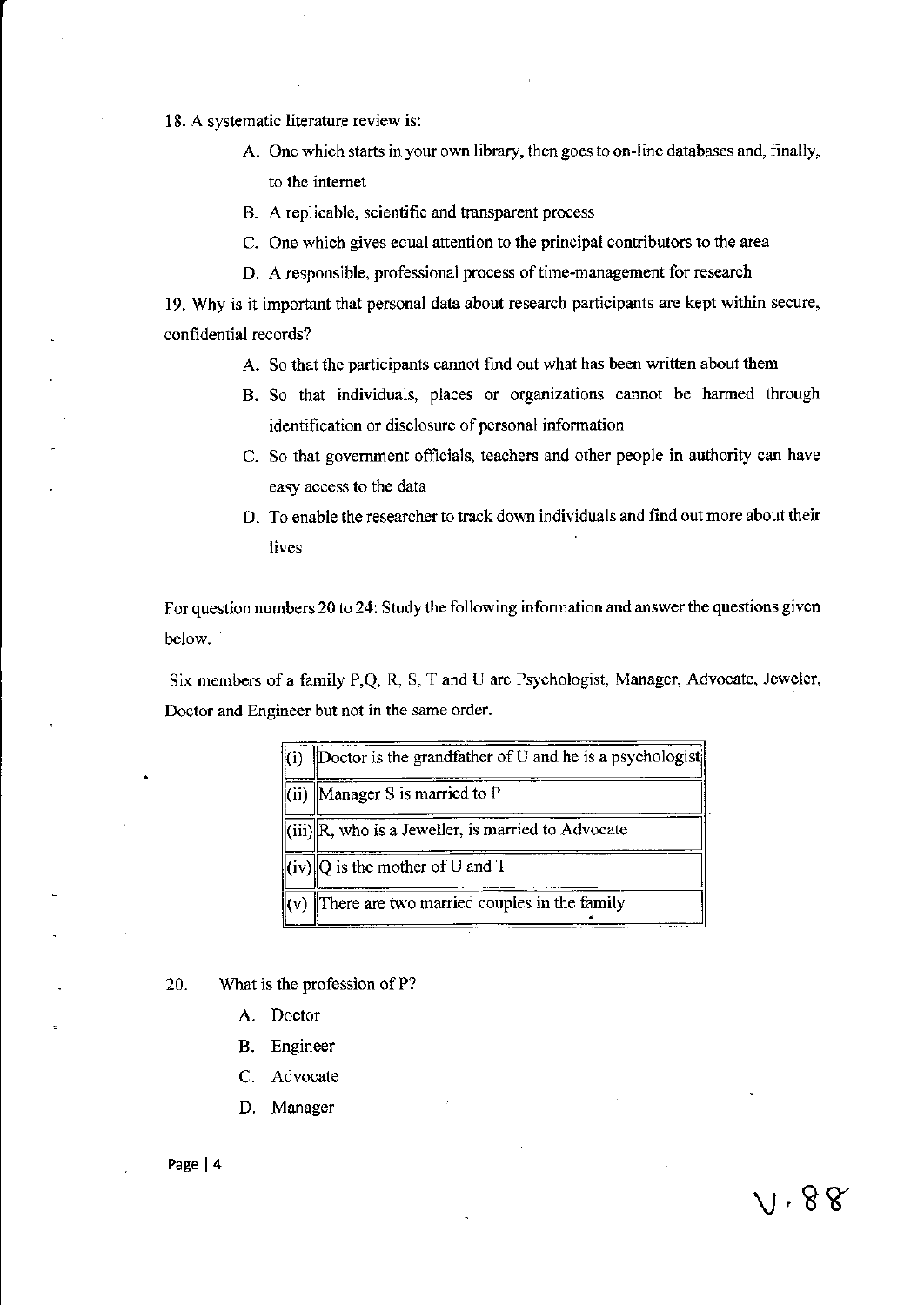21. What is the profession of T?

- A. Manager
- B. Psychologist
- C. Engineer
- D. Doctor

22. How is A related to T?

- A. Father
- B. Grandfather
- C. Wife
- D. Grandmother

23. How many male members are there in the family?

- A. Two
- B. Ibree
- C. Four
- D. Cannot be determined

24. Who are the two couples in the family?

- A. PS and RQ
- B. PQ and RS
- C. PT and ST
- D. PR and QS

25. When a research study is not conducted according to the plan in the proposal for the esearch study, what kind of error has occurred?

- A. Random sampling error
- B. Systematic error
- C. Respondent eror
- D. lmplementation error

26. The tendency for respondents to agree with most questions in a survey is known as:

 $v.88$ 

- A. Auspices bias
- B. lnterviewer bias
- C. Extremity bias
- D. Acquiescence bias

Page | 5

 $\mathcal{L}_{\mathcal{A}}$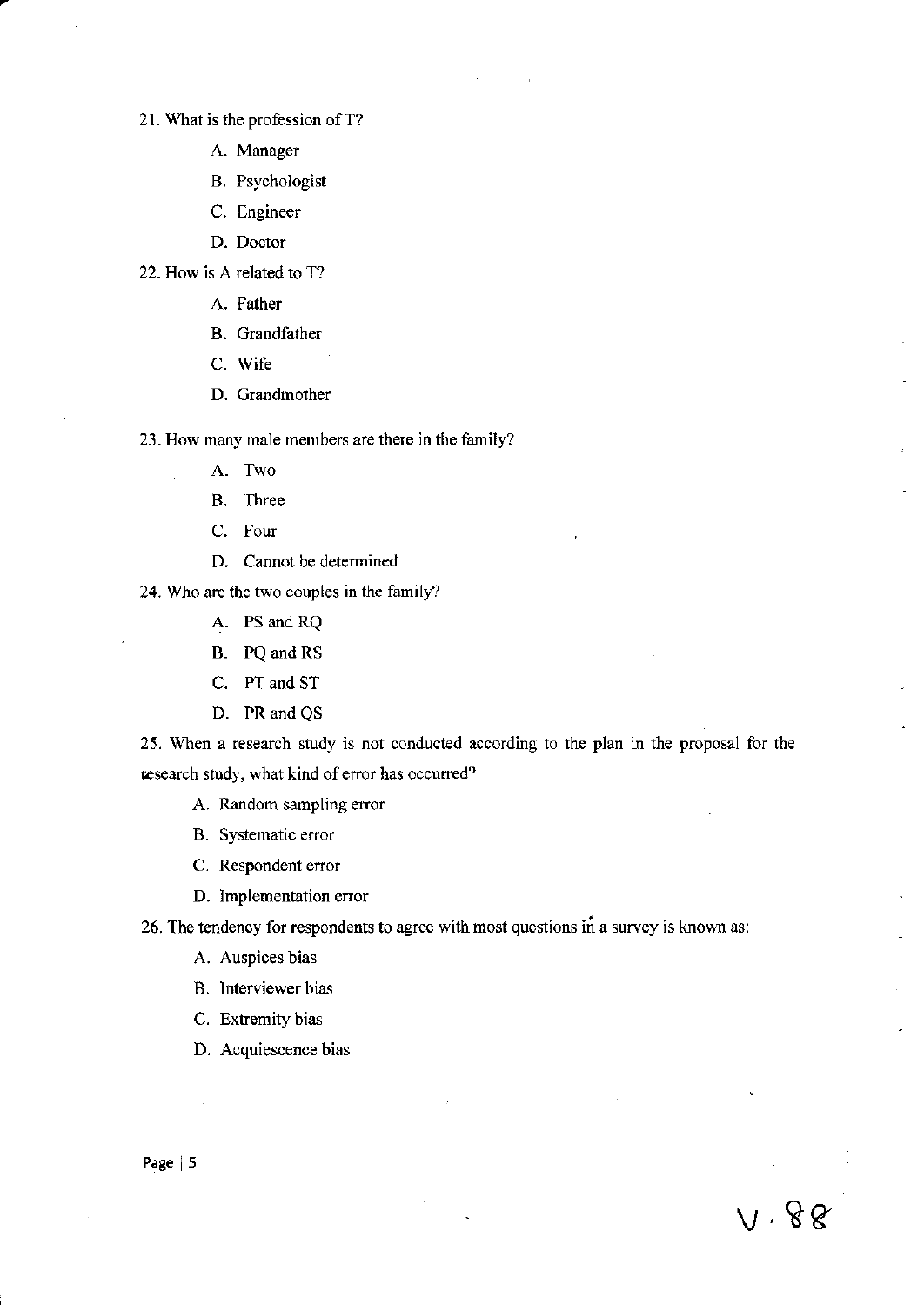27. When a researcher has made the decision to conduct a survey using a sample of the population, the FIRST step in the selection of the sample is to:

A. Define the target population

B. Determine the sample size

C. Select the actual sampling units

D. Select a sampling frarne

28. Which of the following is a way for a researcher to equally distribute the effects of extraneous variables to all conditions in an experiment?

A. Confounding

B. Split sampling

C. Repeated measures

D. Randomization

29. When a researcher wants to study the members of the American Marketing Association and selects a sample from its membership list, the membership list is an example ofa:

 $V \cdot 88$ 

A. Reverse directory

B. Sampling Fame

C. Systematic sampling list

'D. Census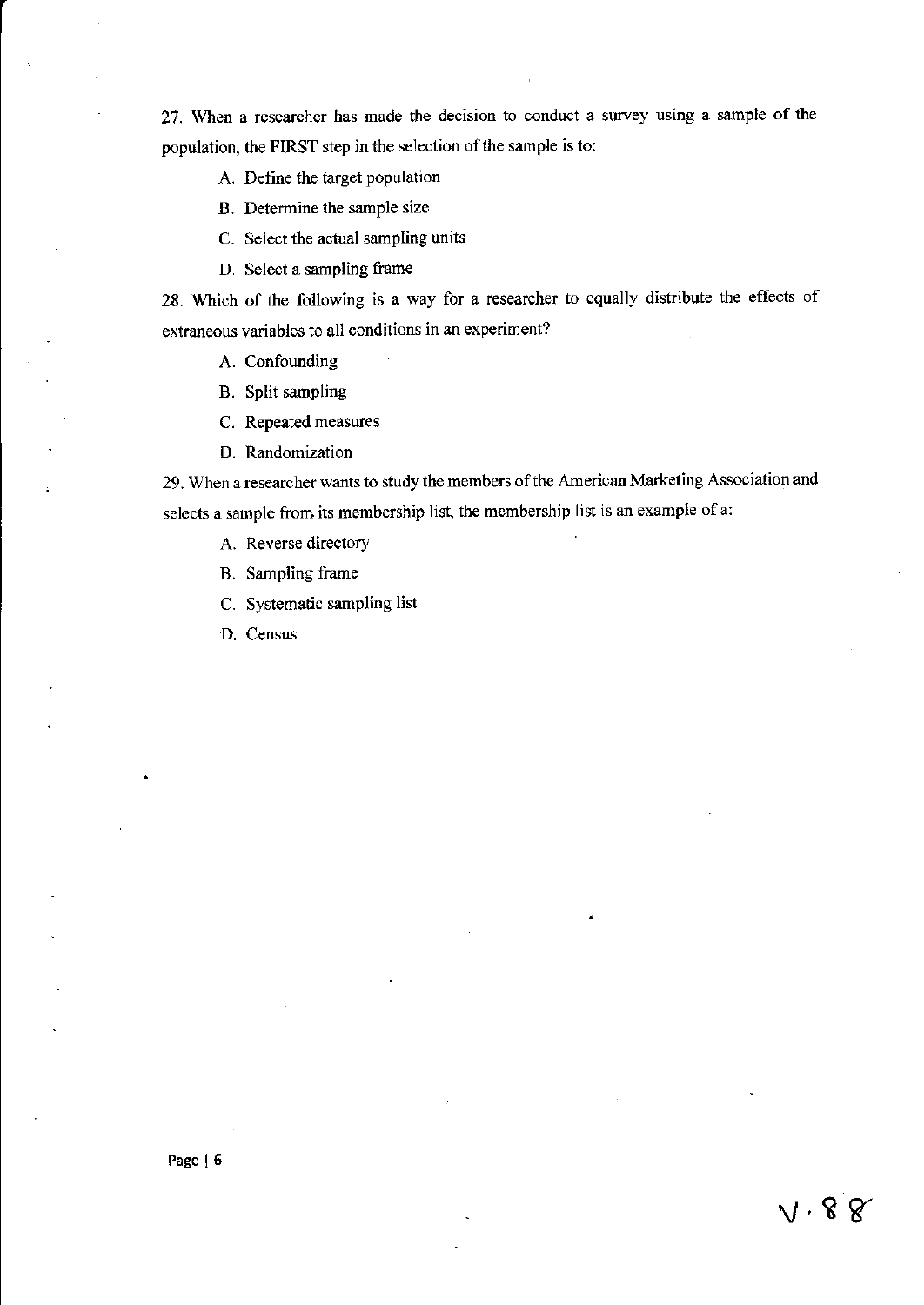Answer questions 30 to 34 based on the information given below:

The following table shows the number of new employees added to different categories of employees in a company and also the number of employees from these categories who left the company every year since the foundation of the Company in 1995.

| Year | Managers |      | Technicians |      | Operators  |      | Accountants |      | Peons      |      |
|------|----------|------|-------------|------|------------|------|-------------|------|------------|------|
|      | New      | Left | New         | Left | <b>New</b> | Left | New         | Left | <b>New</b> | Left |
| 1995 | 760      |      | 1200        | ٠    | 880        |      | 1160        | -    | 820        | ,    |
| 1996 | 280      | 120  | 272         | 120  | 256        | 104  | 200         | 100  | 184        | 96   |
| 1997 | 179      | 92   | 240         | 128  | 240        | 120  | 224         | 104  | 152        | 88   |
| 1998 | 148      | 88   | 236         | 96   | 208        | 100  | 248         | 96   | 196        | 80   |
| 1999 | 160      | 72   | 256         | 100  | 192        | 112  | 272         | 88   | 224        | 120  |
| 2000 | 193      | 96   | 288         | 112  | 248        | 144  | 260         | 92   | 200        | 104  |

30. What is the difference between the total number of Technicians added to the Company and the total number of Accountants added to the Company during the years 1996 to 2000?

128 A.

Г

٦

- $\overline{B}$ . 112
- $\overline{C}$ . 96
- 88 D.

31. What was the total number of Peons working in the Company in the year 1999?

- 1312 A.
- 1192 **B.**
- $\overline{C}$ . 1088
- D. 968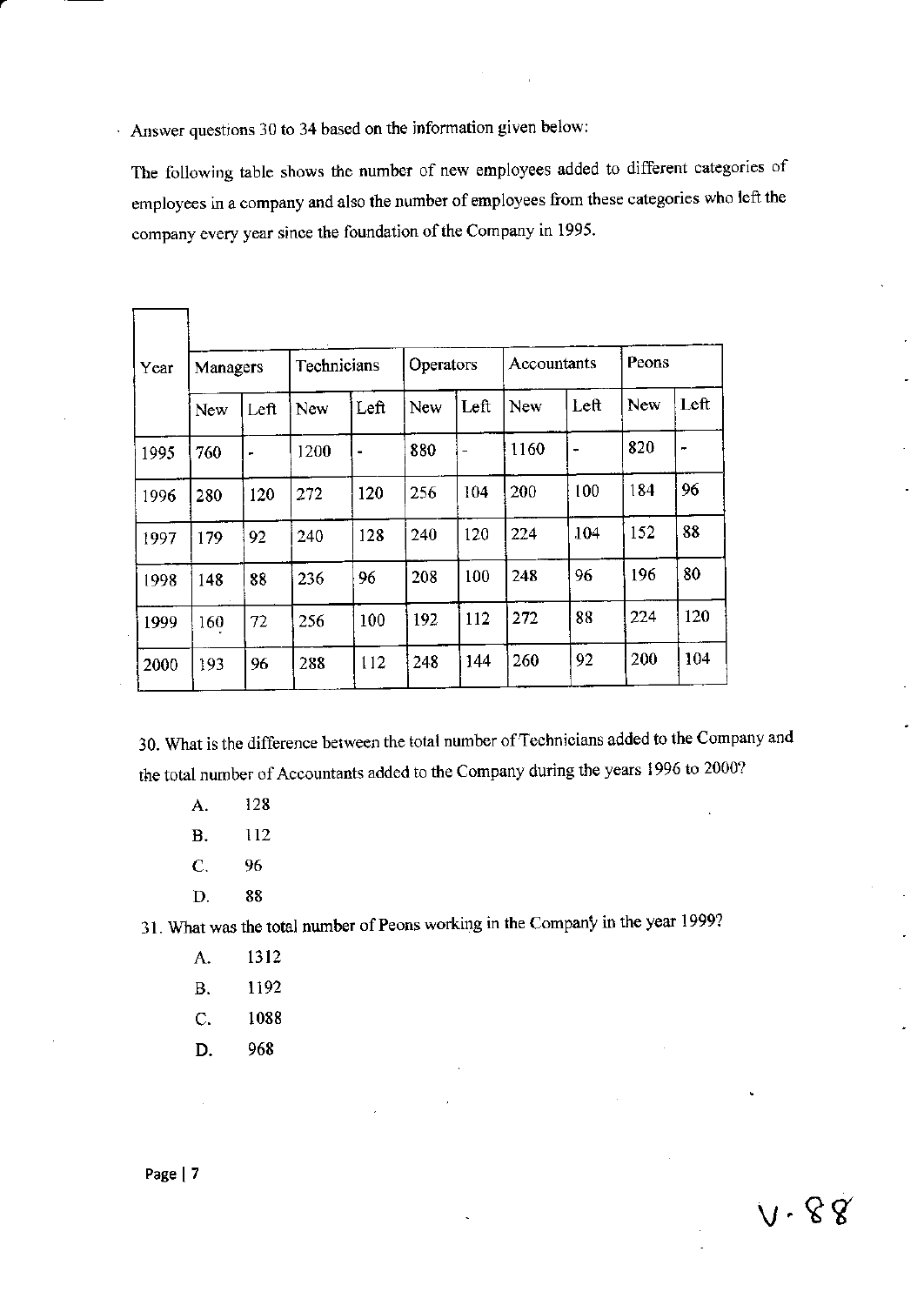32. For which of the following categories the percentage increase in the number of employees working in the Company from 1995 to 2000 was the maximum?

- A. Managers
- **B.** Technicians
- C. Operators
- D. Accountants

33. What is the pooled average of the total number of employees of all categories in the year 1997?

- A. 1325
- **B.** 1195
- $C.$ 1265
- D. 1235

34. During the period between 1995 and 2000, the total number of Operators who left the Company is what percent of total number of Operators who joined the Company?

- A. 19%
- **B.** 21%
- 27% C.
- D. 29%

35. Which of the following bagged the AIMA Managing India Award 2019 for outstanding PSU of the year?

 $V \cdot 88$ 

Indian Oil Corporation A.

Hindustan Unilever Ltd **B.** 

C. Coca-Cola India

D. Mahindra & Mahindra Ltd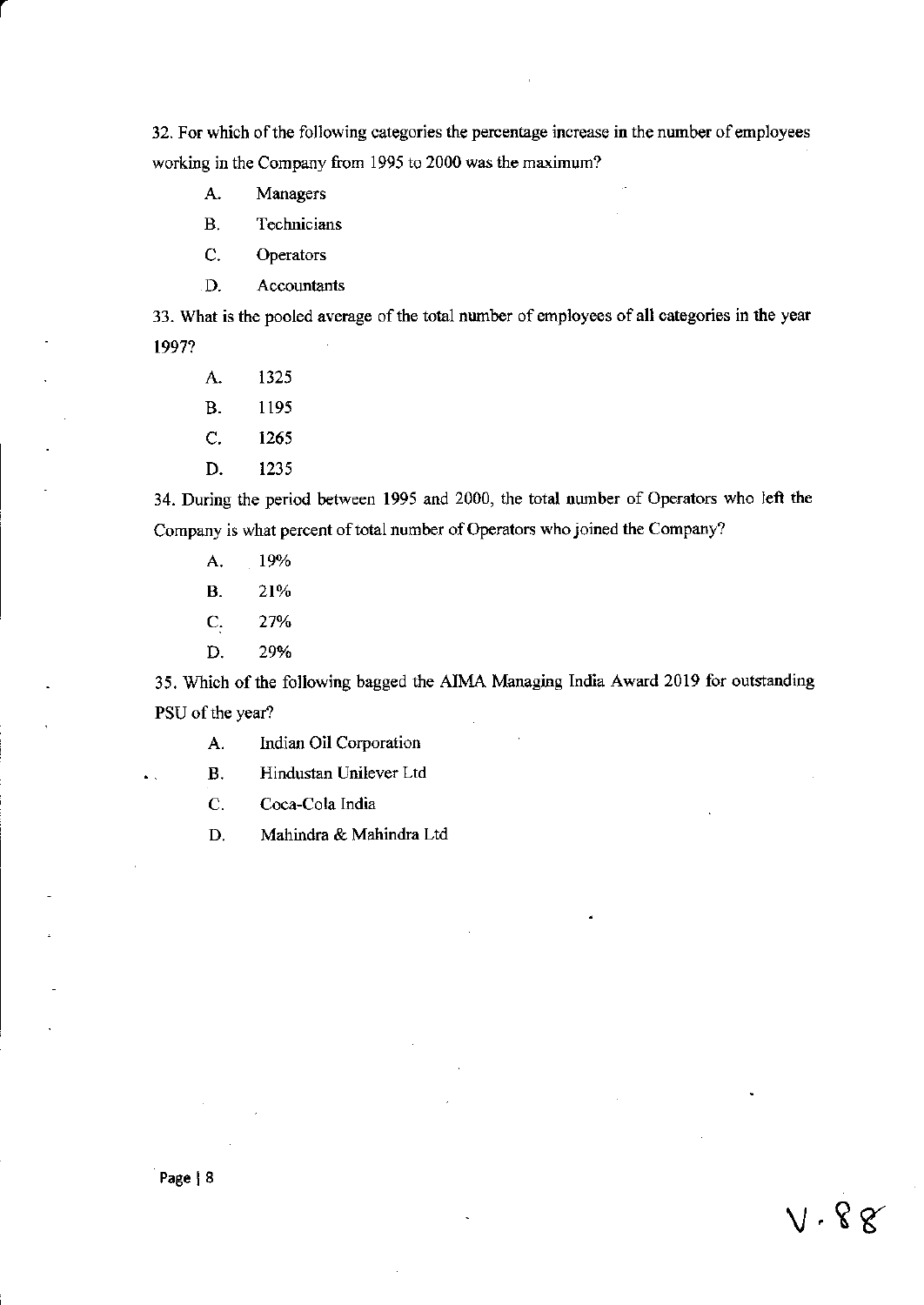## Part-B

- 36. In macro environment, 'pressure groups' and 'government agencies' are part of
	- A. The cultural environment
	- B. The demographic environment
	- C. The eoonomic environment
	- D. The political environment
- 37. A company's microenvironment does not include
	- A. The company
	- B. The marketing intermediaries
	- C. Demographic forces
	- D. The organization's suppliers

38. Stategic business unit with low market share and high market growth is considered as

- A. Cash Cows
- B. Stars
- C. Dogs
- D. Question marks

39. Considering strategic planning, 'Organizations purpose' statement is known as

- A. Vision statement
- B. Mission statement
- C. , Value proposition
- D. Both a and b

'40. Process of comparing own products or services to leading firms practices to improve performance and quality is called

"

 $\vee\hspace{-0.9mm}\cdot\mathbb{R}$   $\cdot$ 

A. Strategic analysis

- B. Corporate image analysis
- C. Benchmarking
- D. Customer value analysis
- 41. The number of subordinates a superior can effeotively handle is called
	- A. Organising people
	- B. Span of control
	- C. Direction Group
	- D. Coordination System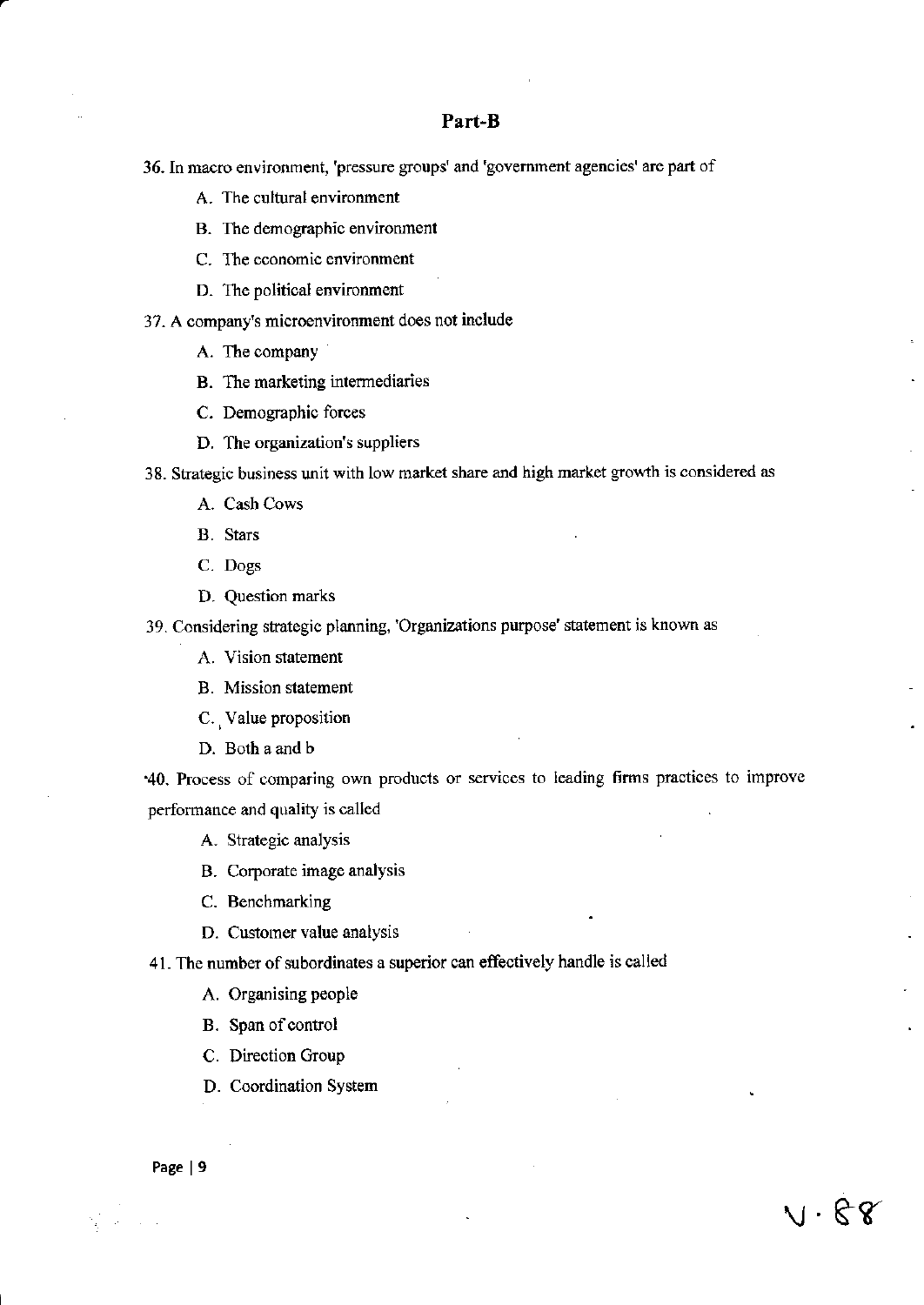- 42. Recruitment is concerned with
	- A. Selecting the right candidate for right job
	- B. Developing a pool of job candidates
	- C. Getting applications from wide range candidates
	- D. None of the above

43. Benefits provided for temporary and permanent disability disfigurement, medical expenses and medical rehabilitation is referred to as

- A. Fringe benefits
- B. Monetary incentives
- C. Workers' compensation
- D. None of the above
- 44. Today's organizations are working on the principle of
	- A. Production-orientation
	- B. Product-orientation
	- C. Selling-orientation
	- D. Consumer-orientation

45. Which is the world's first hospital on a train?

- A. Gatiman Express
- **B.** Jyoti Express
- C. Lifeline Express
- D. Red Cross Express

46. What is the purpose of the Food and Drug Administration (FDA)?

- A. To create rules to which no one can adhere and to make good companies jump through a lot of hoops
- B. To prevent the production of harmful drugs, and to protect consumers against anticompetitive behaviour and misleading claims
- C. To ensure drug safety and efficacy and to prevent misleading product claims and illicit inducements
- D. To regulate the distribution and use of narcotics and other controlled substances

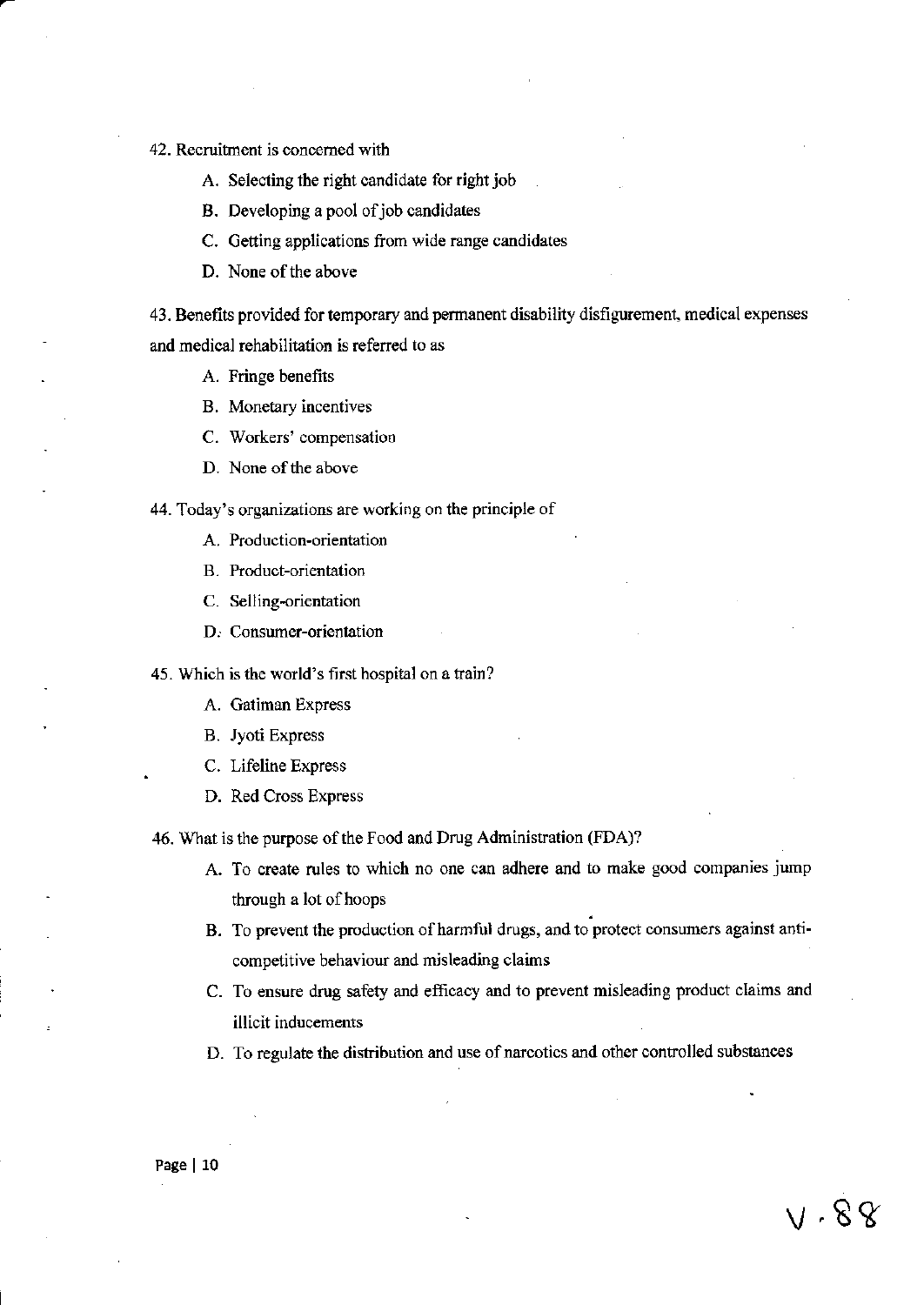47. What term has been used for medical professionals assisting patients seeking treatment under the Ayushman Bharat-National Health Protection Mission (AB-NHPM)?

- A. Ayushman Saathi
- B. Ayushman Sahayak
- C. Ayushman Sahkari
- D. Ayushman Mitra

48. Worldwide, what is the second leading cause of death due to an infectious disease?

- A. HIV/AIDS
- B. Tuberculosis
- C. Bacterial meningitis
- D. Influenza

49. Which of the following ties up with Amazon for Ayurveda Marketplace?

- A. Dabur India
- B. Emami
- C. Pathanjali
- D. Himalaya

50. If a plant operates on  $N_d$  (no. of working days), h (working hours/day),  $N_m$  (no. of machines) and b (unavailability of machines due to breakdowns), then what is the total capacity available at the plant?

- A.  $N_d X h X N_m / (1-b\%)$
- B.  $N_d X h X N_m X (1 b\%)$
- C.  $N_d X h X N_m X (b%)$
- D.  $N_d X h / [N_m X(b\%)]$

51. PERT stands for:

- A. Perfect evaluation and review technique
- B. Project evaluation and renew technique
- C. Projeot evaluation and review teohnique
- D. Perfect evaluation and renew technique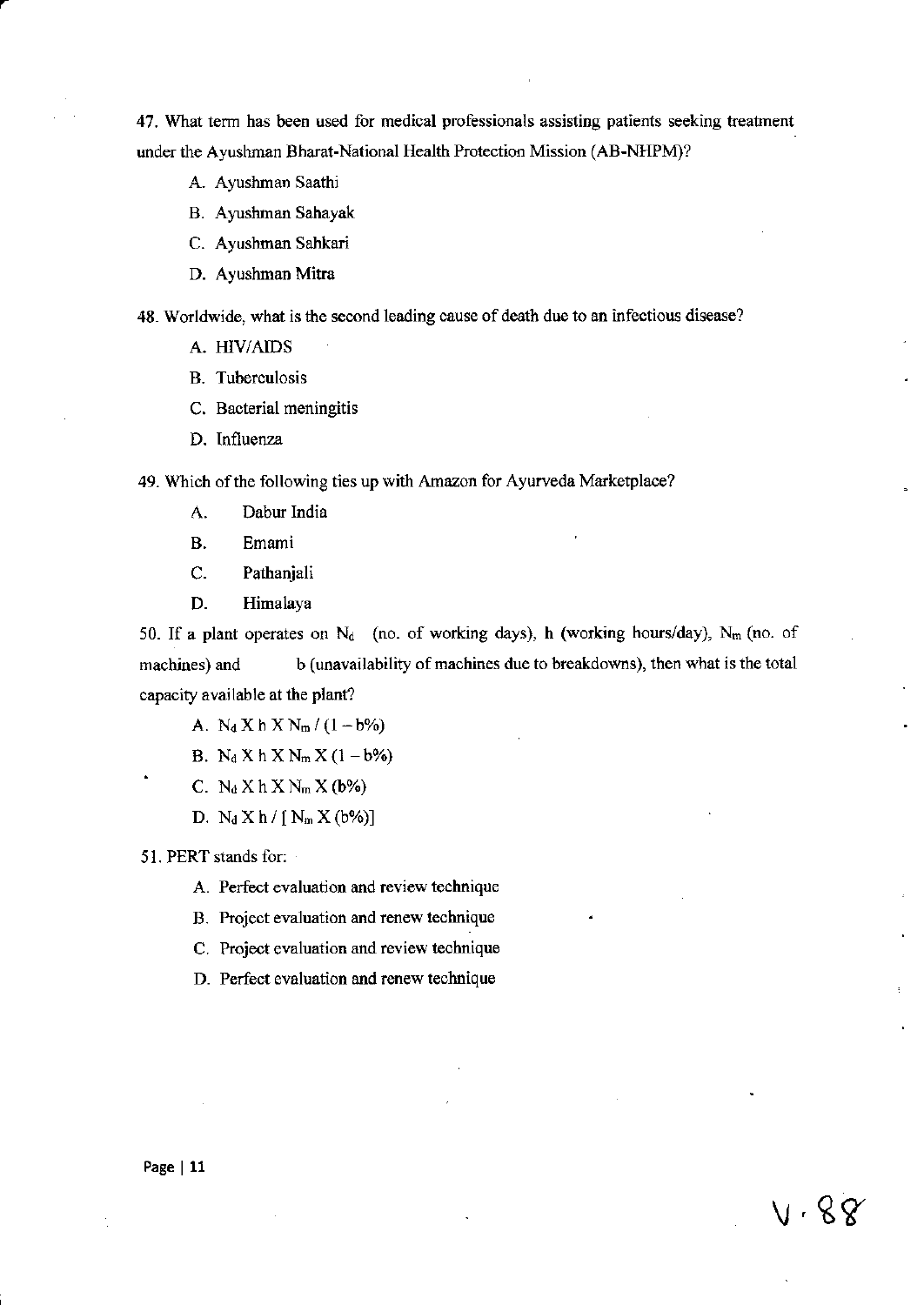52. If for a project NT (normal duration of the activity), CT (shortest duration of the activity), NC (normal cost of the activity) and CC (crash cost of the activity) then what is "crash cost per unit time"?:

A.  $(CC + NC)/(NT - CT)$ B.  $(CC - NC)/(NT + CT)$ 

- C.  $(CC NC)/(NT CT)$
- D.  $(CC + NC)/(NT + CT)$

53. In M/M/1/ $\infty$ /FIFO the probability that exactly "n" customers are in the queuing system under steady state is:

- A.  $P_n = (1 \rho)^n *_{\rho^n}$
- B.  $P_n = (1 \rho)^* \rho^n$
- C. Pn =  $(1 \rho)^*$ n  $\rho^n$
- D. Pn =  $(1 \rho) * n \rho * n$

54. Smaller batch sizes are facilitated by all the following except

- A. Setup time reduction
- B. Changes in plant layout
- C. IT policies
- D. Changeover time increases

55. Which of the following consist(s) of two or more computer-controlled machines or robots linked by automated handling devices such as transfer machines, conveyors and transport systems?:

- A. Computer-aided design/computer-aided engineering (CAD/CAE)
- B. Computer-aided manufacturing (CAM)
- C. Enterprise resource planning (ERP)
- D. Flexible manufacturing systems (FMS)

56. You have just been asked to oversee 100 people on a two-year project, to develop a new MRI machine similar to a current product, which will have twice the effectiveness and cost less to manufacture. You are uncertain about the time required to complete many of the activities. Which project management technique should you use?

- A. CPM with a single time estimate
- B. MRP
- C. CPM with three time ostimates
- D. CANTT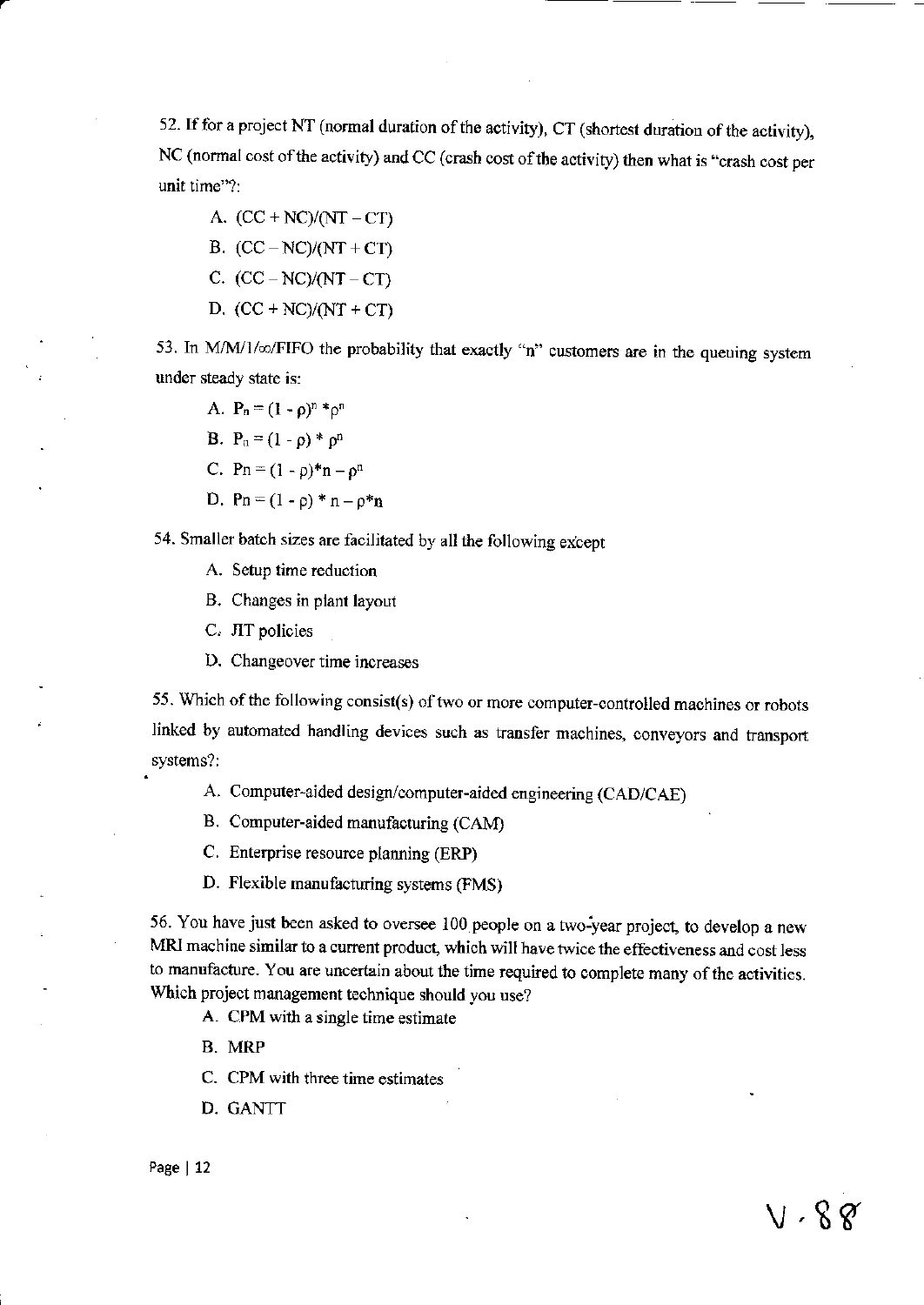57. An assembly line consists of 5 tasks with times of 3, 7, 5, 4, and 8 minutes. The cycle time for the line is 9 minutes. The proposed layout has 4 workstations. What is the efficiency of this layout?

- A. 100%
- B. 75%
- c. 27%
- D. 36%

58. An iso-profit line represents

- A. An infinite number of solutions all of which yield the same profit
- B. An infinite number of solution all of which yield the same cost
- C. An infinite number of optimal solutions
- D. A boundary of the feasible region

59. A lawnmower assembly plant uses a variety of nuts, bolts, screws, and other fasteners in their operation. Their supplier delivers these items directly to the point of use on the assembly line and ensures that there arc always sufficient quantities of fasteners to maintain the production schedule. fhis is an example of

A.. Single stage control of replenishment.

- B. Vendor-managed inventory.
- C. Postponement
- D. Procurement

60. The purpose of financial markets is to:

- A. Increase the price of common stocks.
- B. Lower the yield on bonds.
- C. Allocate savings efficiently.
- D. Control inflation.

61. You are considering investing in a zero-coupon bond that sells for \$250. At maturity in 16 years it will be redeemed for \$1,000. What approximate annual rate of growth does this represent?

- A. 8 percent.
- B. 9 percent.
- C. 12 percent.
- D. 25 percent.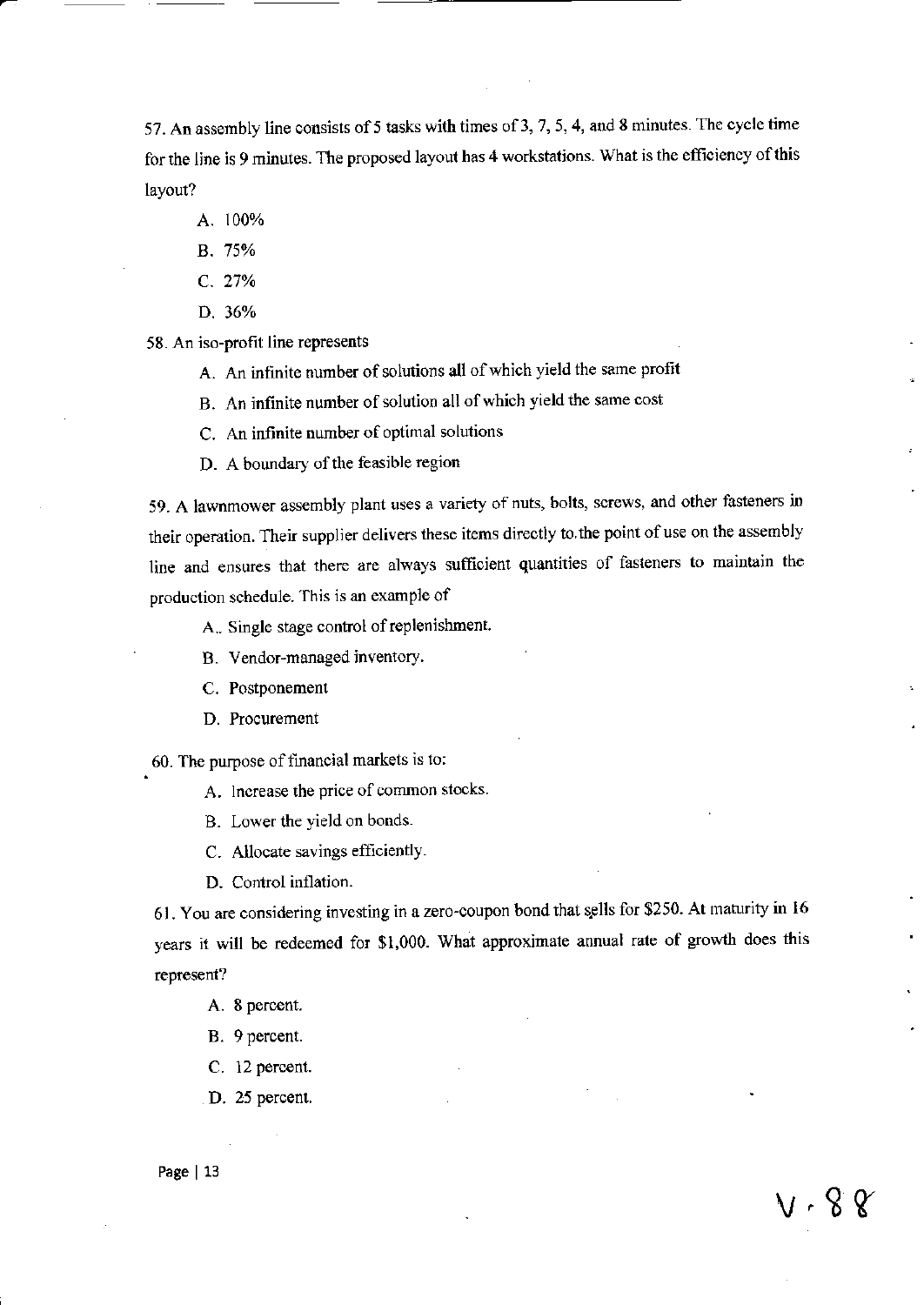62. If the intrinsic value of a stock is greater than its market value, which of the following is a reasonable conclusion?

#### A. The stock has a low level of risk.

- B. The stock offers a high dividend payout ratio.
- C. The market is undervaluing the stock.
- D. The market is overvaluing the stock.

63. A Treasury bill yields 6%. Asset A is expected to yield either 12% (probability =  $40\%$ ) or 2% (probability =  $60\%$ ). Which of the following is true?

- A. A risk averter might invest in Asset A because investnent choices are a matter of personal preference.
- B. A risk averter would not invest in Asset A because it has a negative risk premium.
- C. A risk averter might invest in Asset A because she is rewarded with a risk premium.
- D. A risk averter would not invest in Asset A because she is not rewarded with a risk premium.
- 64. Arbitrage trading strategy implies that:
	- A. Profits are made by trading low risk investments.
	- B. Arbitrage opportunities will continue to exist in equilibrium.
	- C. Profits are made by investing in riskless securities.
	- D. Profits are made with no risk and no investment.
- 65. A firm's degree of operating leverage (DOL) depends primarily upon its

A. Sales variability.

B. Level of fixed operating costs.

- C. Closeness to its operating break-even point.
- D. Debt-to-equity ratio.
- 66. All of the following are true of stock splits EXCEPT:

A. Market price per share is reduced after the split.

- B. The number of outstanding shares is increased. .
- C. Retained eamings are changed.
- D. Proportional ownership is unchanged.

67. Proteotive covenants arc:

A. To protect employees.

B. To protect the interests of the company.

C. To protect shareholders.

D. To protect bondholders.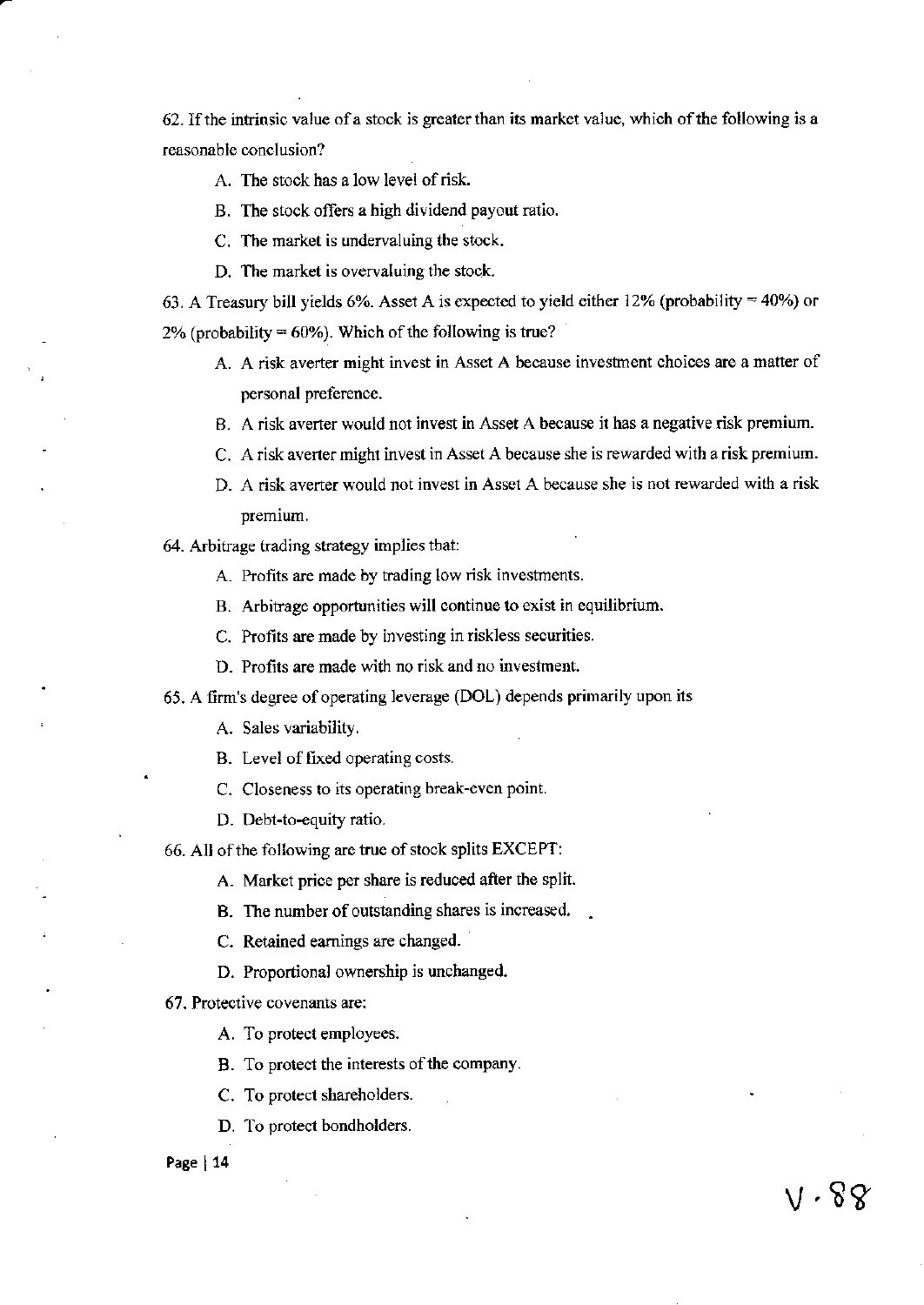68. Which of the following is second goal of PCA

- A. Data compression
- B. Statistical analysis
- C. Data dredging
- D. Data mentioned

69. Sensitiviry is

- A. Predicted Sensitive events/ Total events
- B. Predicted FAISE events/ Total events
- C. Predicted TRUE events/ Total events
- D. None of the above

70. Blood types are an example of what kind of data?

A Categorical nominal

- B Categorical ordinal
- C Quantitative interval
- D Quantitative ratio